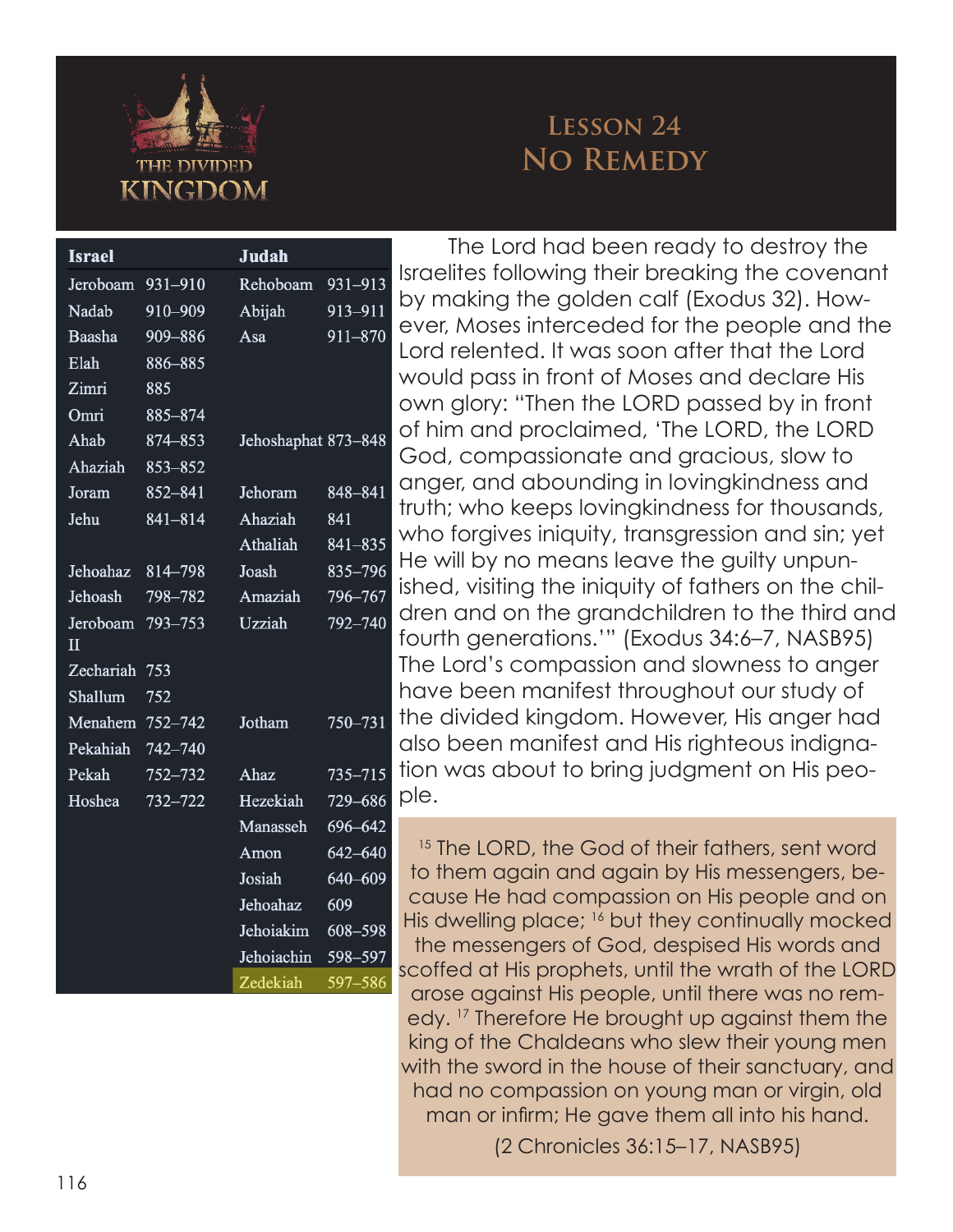## **The Siege of Jerusalem (2Kings 25.1-7)**

2Kings 24.20 ends by stating that "Zedekiah rebelled against the king of Babylon." Thus, it's unsurprising that chapter 25 begins with recounting how Nebuchadnezzar besieged the city of Jerusalem for two years. Pharaoh Hophra came to the throne of Egypt in 588 BC and it would appear that Zedekiah made the mistake of so many previous kings: he ignored the Lord's warnings and placed his trust in Egypt. Even as the Babylonians were marching toward Jerusalem, the Lord instructed Jeremiah to go to the valley of Ben-hinnom and declare the calamity that was approaching (Jeremiah 19). Jeremiah's willingness to proclaim the Lord's message would result in his imprisonment (Jeremiah 20.1-2), but soon thereafter Zedekiah inquired of Jeremiah if the Lord would deliver them from Babylon (Jeremiah 21.1-2). The Lord's answer was not what the king hoped to hear (Jeremiah 21.3-14).

They Egyptians did send an army against the Babylonians, which resulted in a temporary lifting of the siege around Jerusalem (Jeremiah 37.11). Howev-

er, the reprieve was short-lived and the Babylonians quickly resumed the siege of Jerusalem. Meanwhile, the Babylonians were also capturing the remaining cities of Judah. Archaeology has illuminated the situation in Judah at this time, namely in the Lachish Letters. "Most of these letters are addressed to Yoash, commander of the Judean forces at Lachish from a man named Hoshaiah. Hoshaiah appears to be in charge of an outpost north of Lachish where he could see the smoke signals from Azekah. Ostacon IV read, 'And let [my lord] know that we are watching for the signals of Lachish, according to all indications which my lord has given, for we cannot see Azekah.' Jeremiah 34:7 noted that Lachish and Azekah were the last cities to fall to Nebuchadnezzar before he finally took Jerusalem. Ap-



parently Azekah too had fallen according to the letter IV when no more signals came, just before Lachish and then Jerusalem fell." (Walter Kaiser, A History of Israel, pages 404-405)

On the 9th day of the 4th month of the 11th year of Zedekiah's reign, the walls of Jerusalem were breached (2Kings 25.2-3; Jeremiah 39.2). The king, along with his men of war, managed to escape from the city and fled toward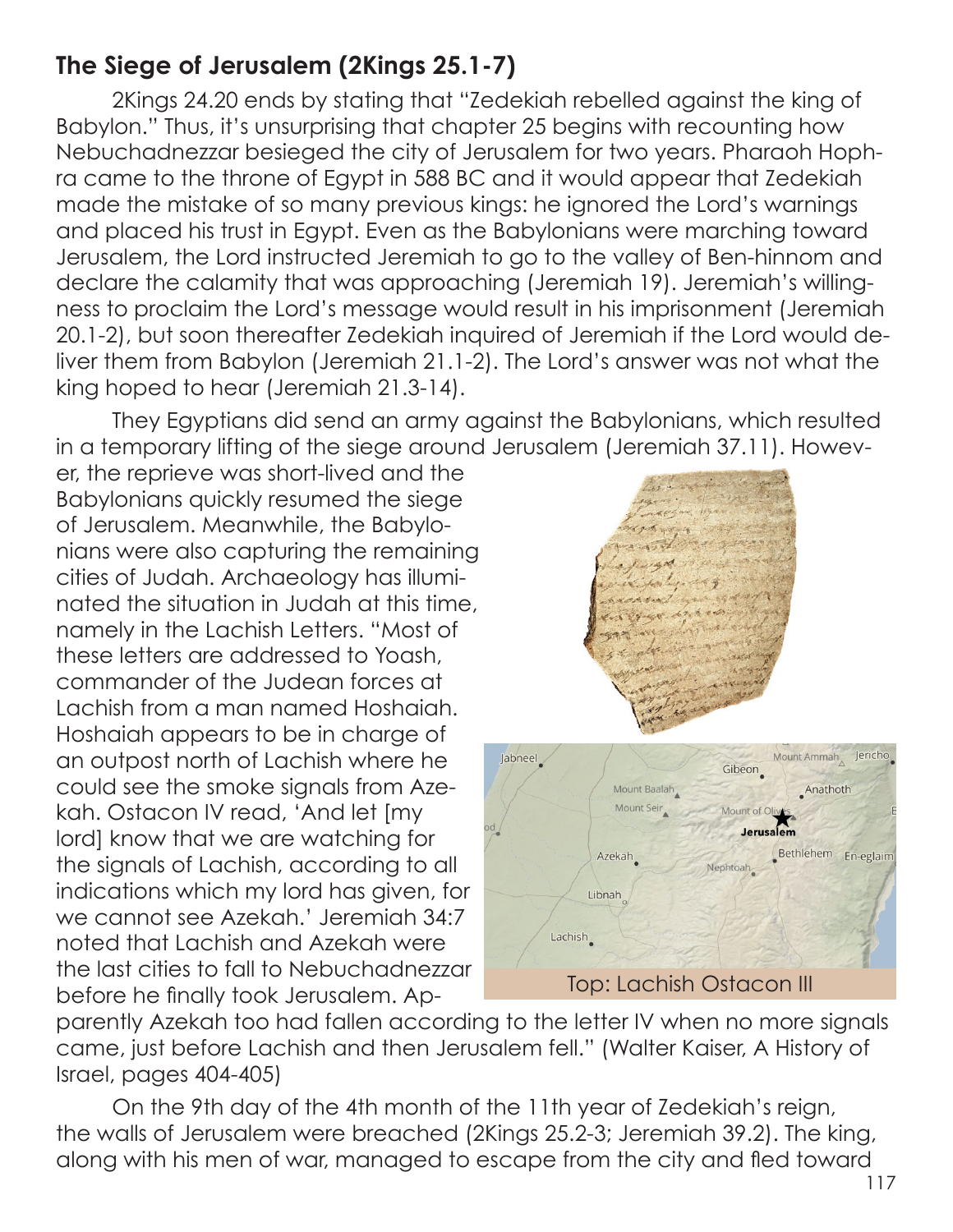Jericho (Arabah). However, they were overtaken, captured and taken to Nebuchadnezzar's headquarters at Riblah. There Zedekiah was forced to watch the execution of his sons before having his eyes put out and being led bound to Babylon. Never again would there be an Israelite king reigning in Jerusalem.

## **Jerusalem Destroyed (2Kings 25.8-21; 2Chronicles 36.15-21)**

Just a little over a month later, on the 7th day of the 5th month, the Babylonians leveled Jerusalem. They burned all of the houses, broke down the walls of the city and sent the inhabitants into exile. Only "the poorest of the land" were left behind to tend the land (2Kings 25.12). The great Temple of God received special attention as it was completely stripped of anything of value. Recall that the Temple had already been looted by the Babylonians on two previous occasions (see Daniel 1.1-2; 2Kings 24.13). Now, nothing was spared! Even the great bronze pillars which Solomon erected at the entrance of the Temple, Boaz and Jachin (see 2Chron. 3.15-17), were broken into pieces so they could



be transported to Babylon. The Lord's message to Hezekiah had come to pass: "'Behold, the days are coming when all that is in your house, and all that your fathers have laid up in store to this day will be carried to Babylon; nothing shall be left,' says the LORD." (2 Kings 20:17, NASB95)

But Nebuchadnezzar wasn't finished, for not only would the house of the Lord be destroyed, but punishment would also be meted out to those who served in the Temple. Thus the chief priest, second priest and various officials were summoned to Nebuchadnezzar at Riblah, and there they were executed (2Kings 25.18-21). The year was 586 B.C., and the Temple which Solomon had built almost 400 years earlier, the place where Israel could turn and know that God would hear (see 1Kings 8.46-53), was no more. "Thus Judah and Jerusalem ceased to be the focus of divine covenant activity on earth." (Eugene Merrill, Kingdom of Priests, page 466).

Jeremiah had suffered greatly through this ordeal. Remember that he had counseled Zedekiah to submit to the Babylonians (Jeremiah 27), and so he